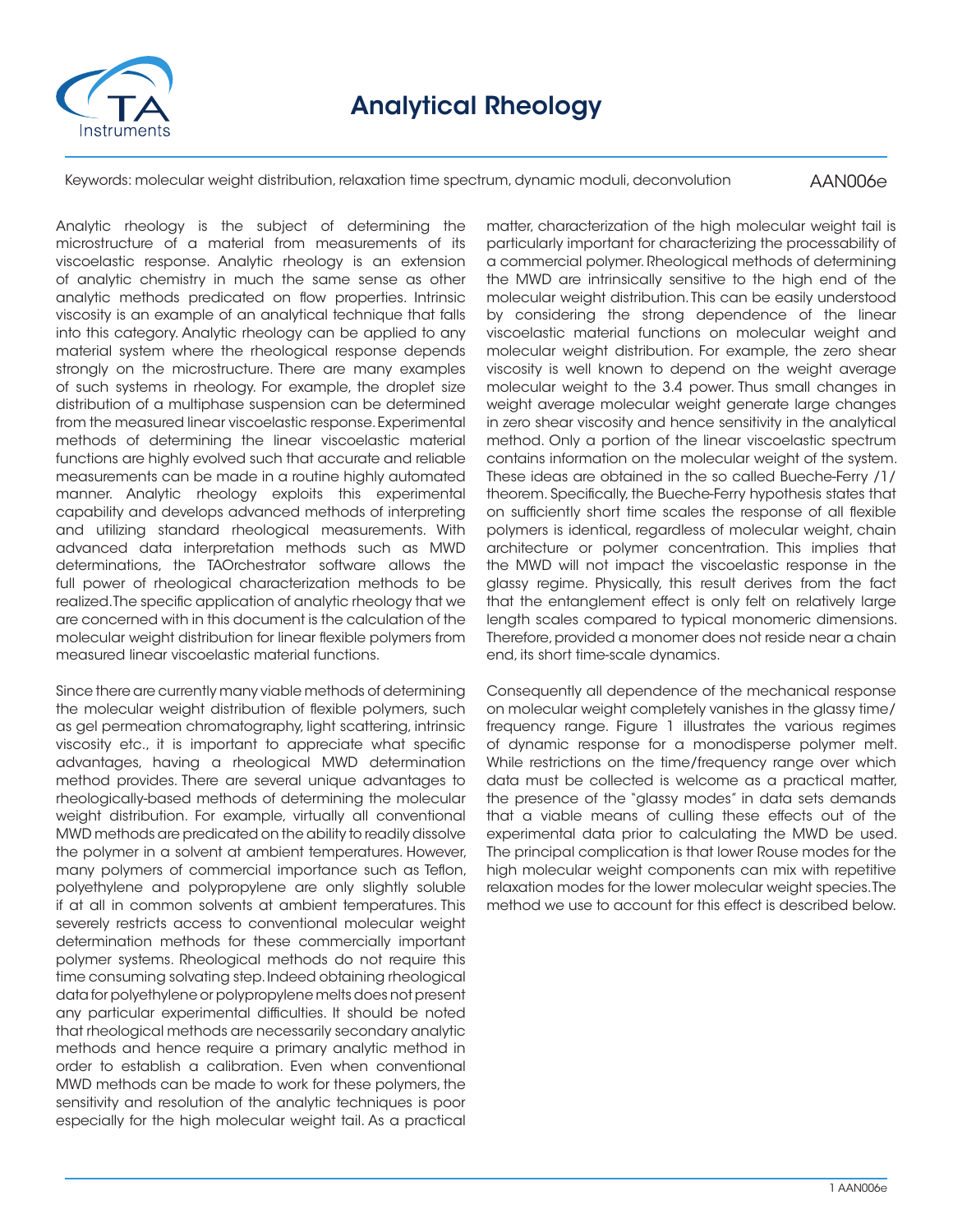

*Figure 1: Dynamic responses of a monodisperse linear flexible polymer are identical to those of a monomer in a larger or shorter chain, or a polymer in dilute solution for that matter.*

#### MIXING RULES FOR POLYMER MELTS

A quantitative relationship that relates the observed mechanical properties of a polydisperse melt and the underlying microstructure is called a mixing rule. We shall be exclusively concerned with mixing rules for the linear viscoelastic properties of entangled flexible polymers. Recently, a viable mixing rule for homogeneous systems of well entangled polymers has been independently derived by Tsenoglou and des Cloizeaux/2,3/. The mixing rule is called the "double reptation" model and is a relatively simple mathematical approximation to a more rigorous and complex molecular theory of polydispersity. The double reptation mixing rule has the following mathematical structure:

$$
G(t) = G_N \left[ \int_0^\infty F^{V_2}(M,t) w(M) dM \right]^2 \tag{1}
$$

Here *G(t)* is the relaxation modulus which can be determined from various combinations of linear viscoelasticity experiments discussed below. The function *F1/2 (M,t)* is the monodisperse relaxation function which represents the time dependent fractional stress relaxation of a monodisperse polymer following a small step strain. *w(M)* is the weight based molecular weight distribution. Physically, it is intuitive that all components of the molecular weight distribution will contribute to the modulus to some extent. This notion is reflected in the integral over the molecular weight distribution *w(M)* which sums contributions from each component of the MWD to *G(t)* weighted by the kernel function *F1/2 (M,t)*. The magnitude of each component's contribution to the stress will depend on the details of the interaction with the other molecules in the molecular weight distribution. This is a description of the "mixing" effect which describes how one component of a complex molecular weight distribution dynamically interacts with all of its neighbors. The TAOrchestrator software also contains options to work with the so called "weight average" mixing rule developed by

Marin et al./4/

$$
\left[\eta^*(\omega, w(M))\right]_a^{\frac{1}{2}} = \int_0^{\infty} \left[ G_N \frac{\lambda(M)}{1 + [\omega \lambda(M)]^2} \right]_a^{\frac{1}{\omega}} w(M) dM
$$
  
+  $iG_N \frac{\omega \lambda^2(M)}{1 + [\omega \lambda(M)]^2}$  (2)

The weight average mixing rule (2) is entirely empirical in origin. The physical basis for this mixing rule is predicated on the empirical observation that the relaxation time scales as molecular weight to ~3,4 power coupled with dimensional analysis.

#### *Material Dependent Input Parameters*

To calculate a molecular weight distribution for a given material using (1) it will be necessary to supply material dependent data to the application. Specifically, the plateau modulus  $G_N$  and form of the monodisperse relaxation function  $F^{1/2}(M,t)$  must be supplied. The plateau modulus is tabulated in several references. The monodisperse relaxation function can take several forms. Generally we shall use a single exponential form,

$$
F^{\frac{1}{2}}(M,t) = \exp\left\{\frac{-t}{2\lambda(M)}\right\}
$$
  
with  $\lambda(M) = K(T)M^{x}$  (3)

Here λ*(M)* is the characteristic relaxation time for the monodisperse system and *K(T)* is a coefficient that depends on temperature. The exponent x is typically ~3.4 for flexible polymers. Other choices for the monodisperse relaxation function such as the Doi-Edwards are possible.

$$
F^{\frac{1}{2}}(M,t) = \left(\frac{8}{\pi^2}\right) \sum_{k=1}^{\infty} \frac{1}{(2k+1)^2} \exp\left\{-\left(2k+1\right)^2 \frac{t}{2\lambda(M)}\right\}
$$

Generally, the accuracy of the experimental data is not sufficient that significant differences in the predicted MWD from (1) can be discerned using either (3) or (4). The temperature dependence of *K(T)* is modeled with an Arhenius type activation energy although other choices such as WLF are possible. Data for the material dependent parameters can be obtained from standard references such as Ferry or the research literature. For more novel polymers, experiment and calibration will be required.

## CALCULATION OF THE RELAXATION MODULUS FROM LINEAR VISCOELASTICITY DATA /5/

There are a number of methods of determining the relaxation modulus *G(t)* from linear viscoelasticity data. In principle, all linear viscoelastic material functions contain equivalent information. However in practice, certain linear viscoelastic material functions are intrinsically more or less sensitive to the long or short time-scales than others. For example,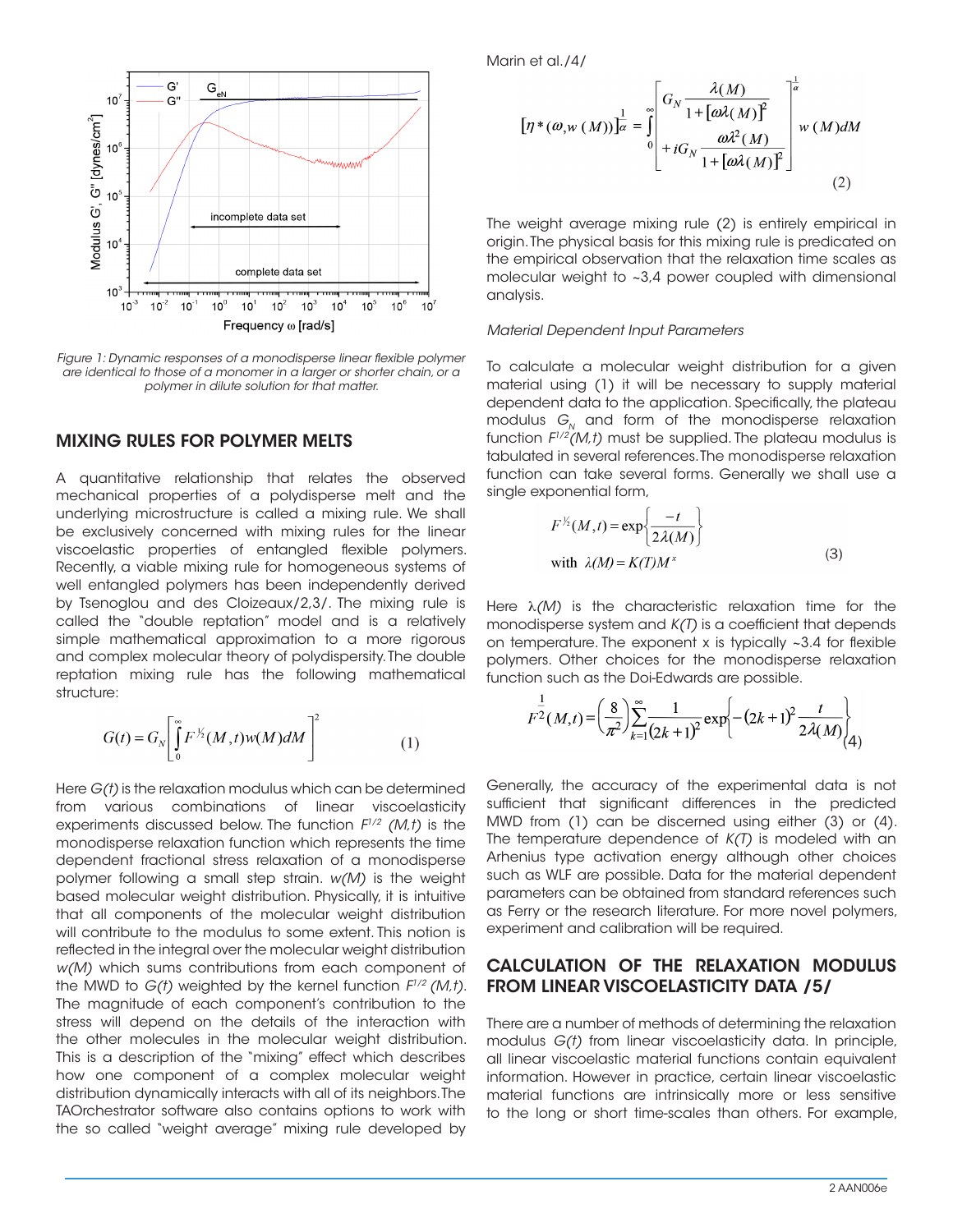constrained elastic recovery experiments are very sensitive to long time-scale relaxation processes while dynamic moduli measurements are more sensitive to short time-scale relaxation processes. The TAOrchestrator software provides viable means of combining these data to allow the effective dynamic range of the relaxation modulus determination to be expanded. Generally, it is always advantageous to incorporate as much linear viscoelasticity data from as many different experiments as possible to have a self-consistent determination of the relaxation modulus over as large a dynamic range as possible.

As noted previously, only linear viscoelasticity data in the terminal and plateau regions contain information on the molecular weight and molecular weight distribution. Therefore, once a relaxation modulus is calculated, the short time-scale contributions due to the glassy modes must be eliminated. The TAOrchestrator software accomplishes this by first crudely estimating the MWD. From the estimated MWD, the Rouse-like glassy response is estimated by summing the all Rouse modes for all components of the MWD and subtracting this contribution from *G(t)*. In experimentally determining the relaxation modulus to calculate a molecular weight distribution there are two distinct experimental situations possible: 1) Complete dynamic moduli data, 2) Incomplete dynamic moduli data. A data set is "complete" if the data span a dynamic time/frequency range from fully terminal behavior through transition to the glassy modes (Figure1). Complete data sets are usually generated in research applications. In practical situations involving routine characterization of commercial polymers with broad molecular weight distribution, a far more common occurrence is to have an "incomplete" data set. In this case, either fully terminal behavior is not achieved because of the exceptionally long relaxation times of the high molecular weight tail or the high frequency regime could not be fully accessed because of inertial limitations of the instrument. Each of the above cases presents different computational issues which result in restrictions to the method that we explore below.

## COMPLETE DYNAMIC MODULI DATA SETS

When dynamic moduli data are available from the terminal region through the plateau region, all rheological information required to invert the mixing rule is present. The problem at this point is reduced to a numerical one of inverting the double reptation model for the MWD in a stable and robust manner. The double reptation mixing rule is a Fredholm integral equation of the first kind for W(M). Methods of solving such ill-posed problems are well established. The molecular weight distribution is calculated using regularization methods applied to moments of the MWD calculated from the experimental data using Mellin transforms /5/. The result is a stable and robust numerical method.

## INCOMPLETE DYNAMIC MODULI DATA SETS

When the experimental data does not span the entire frequency range from the terminal to the plateau region, the data set is incomplete and the double reputation model cannot be rigorously inverted without the introduction of additional information. Prior information on the shape of the distribution from knowledge of the chemistry or other knowledge can be incorporated into the numerical algorithm. The method we adopt is to assume a prior knowledge about the shape of the molecular weight distribution. This is a valid assumption for virtually all commercial polymers where the chemistry of the polymer catalyst principally determines the shape of the MWD. Effectively the numerical method fits the predicted dynamic moduli curve from model molecular weight distributions to the measured experimental data in an optimal manner. The method proceeds to manipulate a candidate MWD to achieve an optimal fit to the rheological data. Additionally we allow for a variety of model molecular weight distributions to be tried as well as binary combinations thereof. The greater the number of fitting parameters that one uses, the greater the accuracy of the fit to the measured data. However, we have observed that for most commercial polymers model molecular weight distributions or combinations thereof perform very satisfactorily. The TAOrchestrator software provides for automated fitting or alternatively, a user defined manual fit to the data. This option allows the user to override the software and obtain precise fits to the particular region of the data desired.

Two types of model molecular weight distribution are built into the TAOrchestrator software. The first is a Wesslau or log normal molecular weight distribution that is typical of addition polymers or polymers produced with Zeigler-Natta catalyst systems. The second is a Schultz distribution which is a generalized most probable molecular weight distribution more typical of polymers produced via condensation reactions or with metallocene catalysts.

# REPRESENTATIVE APPLICATIONS

Figures 2 & 3 show the dynamic moduli and calculated MWD for a bidisperse system of polybutadiene. The dynamic moduli data set is complete and the MWD calculated from the complete data set method is shown juxtaposed with the MWD measured from GPC. The agreement of the rheological MWD with the GPC data is excellent.